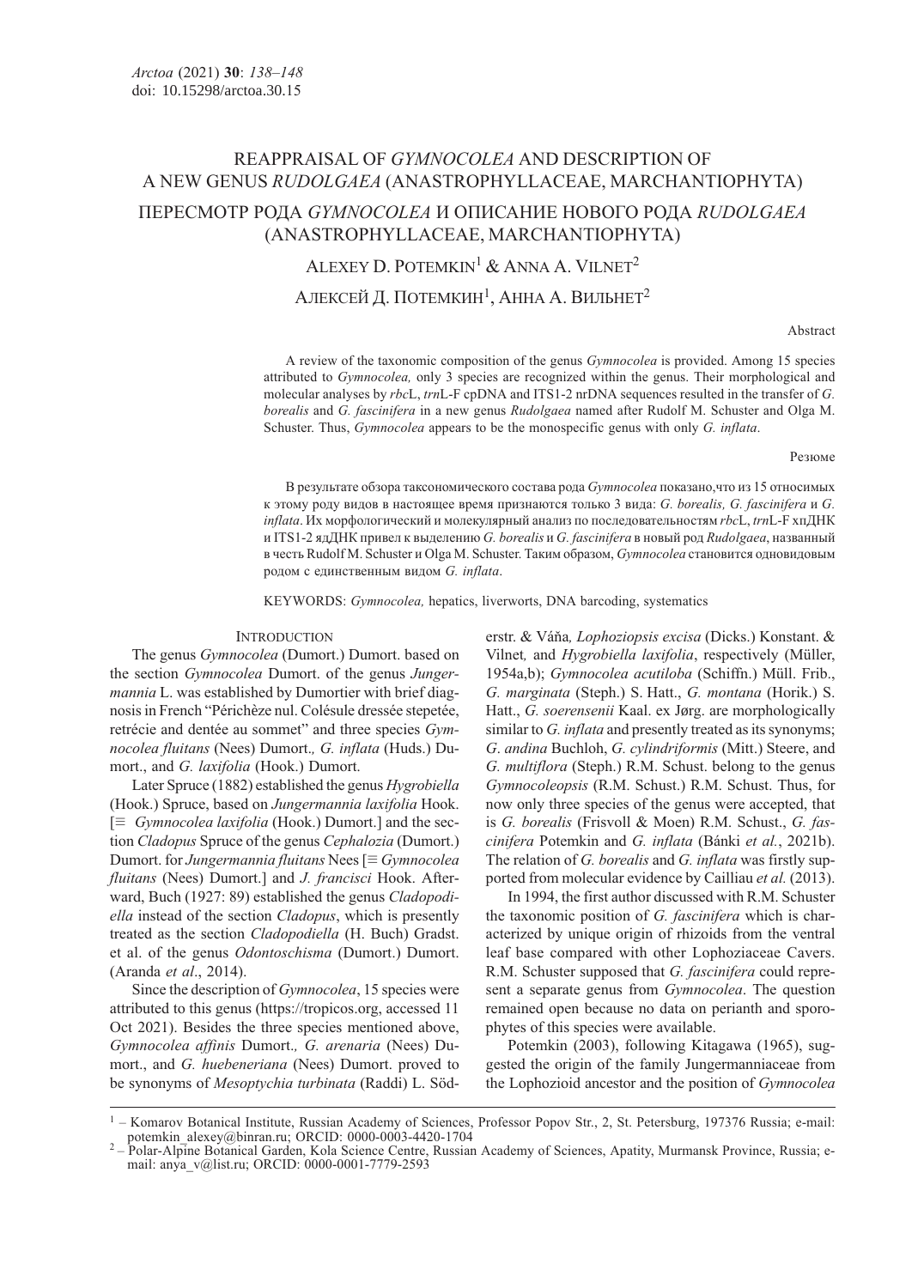in the Jungermaniaceae. The origin of rhizoids from the ventral leaf base in separate species of Jungermanniaceae supposed their relationship with Gymnocolea fascinifera. Subsequent molecular studies have shown a remote position of the genus Gymnocolea from the Jungermanniaceae s.l. (Vilnet et al., 2010). However, no molecular study of G. fascinifera has been made, and Schuster's question about the taxonomic position of G. fascinifera was unanswered.

The recent find of G. borealis in Russia (Potemkin et al., 2021) initiated us to make a joint morphological and molecular study of available materials of G. fascinifera to compare these two species and clarify their phylogenetic affinity.

## MATERIAL AND METHODS Sampling for morphological studies

The morphological study was based on the light microscopic investigation of extensive collections of G. fascinifera cited by Potemkin (1993), and other collections, the selected representative being as follow: Gymnocolea borealis. Norway: 1.X.1968 Moen (H); Moen 79510 (H); Russia: Gydansky Peninsula, Troeva G1-138 (LE). Gymnocolea fascinifera. Russia: Republic of Komi, 24.VII.1963 A. Katenin (LE); Bely Island, 27.VII.1984, O.V. Rebristaya 21 (LE); Yamal Peninsula, 19.VII.1978, O.V. Rebristaya 7A (LE); USA: Alaska, 28.VII.1992, Potemkin 92-9701 (LE, holotype).

#### DNA extraction, PCR, sequencing

To test the phylogenetic affinity of G. fascinifera we selected ITS1-2 nrDNA, trnL-F, and rbcL cpDNA sequence data for 46 specimens of liverworts from the suborder Cephaloziineae available in GenBank. The ITS1- 2, trnL-F and rbcL loci for specimen of G. fascinifera from Alaska, ITS1-2 and trnL-F loci for specimen of G. borealis from the Gydansky Peninsula were sequenced here. Our attempts to obtain nucleotide sequence data for two specimens of G. fascinifera gathered from the Yamal Peninsula in 1978 and 1984 had no success. The list of specimens with voucher details and GenBank accession numbers are shown in Table 1.

DNA was extracted from dried liverwort tissue with DNeasy Plant Mini Kit (Qiagen, Germany). For amplification and sequencing of ITS1-2, trnL-F, and rbcL the primers suggested by White et al. (1990), Taberlet et al. (1991), and Kress & Erickson (2007), respectively, were used. PCR was carried out in 20 μl volumes with the following amplification cycles: 3 min at 94°C, 30 cycles (30 s 94°C, 40 s 56°C (ITS1-2, trnL-F), 52°C (rbcL), 60 s 72°C), and 2 min of final extension time at 72°C. Amplified fragments were visualized on 1% agarose TAE gels by EthBr staining, purified using the Cleanup Mini (Evrogen, Russia), and then used as a template in sequencing reactions with the ABI Prism BigDye Terminator Cycle Sequencing Ready Reaction Kit (Applied Biosystems, U.S.A.) following the standard protocol provided for 3100 Avant Genetic Analyzer (Applied Biosystems, USA).

#### Phylogenetic analyses

The newly obtained nucleotide sequences for G. fascinifera and G. borealis were assembled and then included in the produced datasets in BioEdit 7.0.1 (Hall, 1999). The automatical alignment procedure was done with the option of full multiple alignment with default settings for gaps and extension weights in the ClustalW tool. Then obtained dataset was manually corrected, the part of ITS1- 2 at the 5'-end and P8 stem-loop region of trnL-intron were excluded from alignment due to ambiguously aligned positions, absent data at the ends of regions, and absent loci were coded as missing. The preliminary phylogenetic estimation revealed congruence between three studied loci. The ITS1-2 and *trn*L-F sequence data were cited from single specimen of each species, whereas rbcL from other specimens, thus combination of all three loci in single dataset would be incorrect. Thus, two datasets were produced, ITS1-2+trnL-F and rbcL.

Phylogeny was estimated by three procedures for each dataset: maximum parsimony (MP) with TNT v. 1.5 (Goloboff & Catalano, 2016), maximum likelihood (ML) with PhyML v. 3.0 (Guindon et al., 2010), and Bayesian reconstruction with MrBayes v. 3.2.1 (Ronquist et al., 2012). The parsimony analysis with TNT involved a New Technology Search for the minimal length tree by five iterations and 1000 bootstrap replicates, default settings were used for other parameters, gaps were treated as missing. The program ModelGenerator (Keane et al., 2006) identified GTR+I+Г as the best-fitting evolutionary model for ITS1-2+trnL-F dataset and TN+I+ $\Gamma$  for the rbcL dataset. According to the stopping frequency criterion for the bootstrap (Pattengale et al., 2010), the ITS1-2 dataset requires 550 replicates to reach convergence with Pearson average  $n100 = 0.993802$  as estimated by RAxML v. 7.2.6 (Stamatakis, 2006), the  $rbcL$  dataset – 500 replicates with  $n100 = 0.992292$ . The recommended models, number of bootstrap replicates, gamma distribution with four rate categories to estimate among-site rate heterogeneity were used in the maximum likelihood estimation for both datasets.

For the Bayesian analysis, each partition of the combined dataset (ITS1-2, trnL-F) and rbcL dataset was separately assigned the GTR+I+ $\Gamma$  model that was recommended by the authors of the program; gamma distributions were approximated using four rate categories. Two independent runs of the Metropolis-coupled MCMC were used to sample parameter values in proportion to their posterior probability. Each run included three heated chains and one unheated, and two starting trees were chosen randomly. Chains were run for five million generations and trees were sampled every 1000<sup>th</sup> generation. The software tool Tracer (Rambaut & Drummond, 2007) revealed effective sample size (ESS) for ITS1-2+trnL–F as 15323.9952 and auto-correlation time (ACT) as 1174.7589, ESS for *rbc*L was 14663.5558 and ACT – 1227.6695. As determined by Tracer, the first 500 trees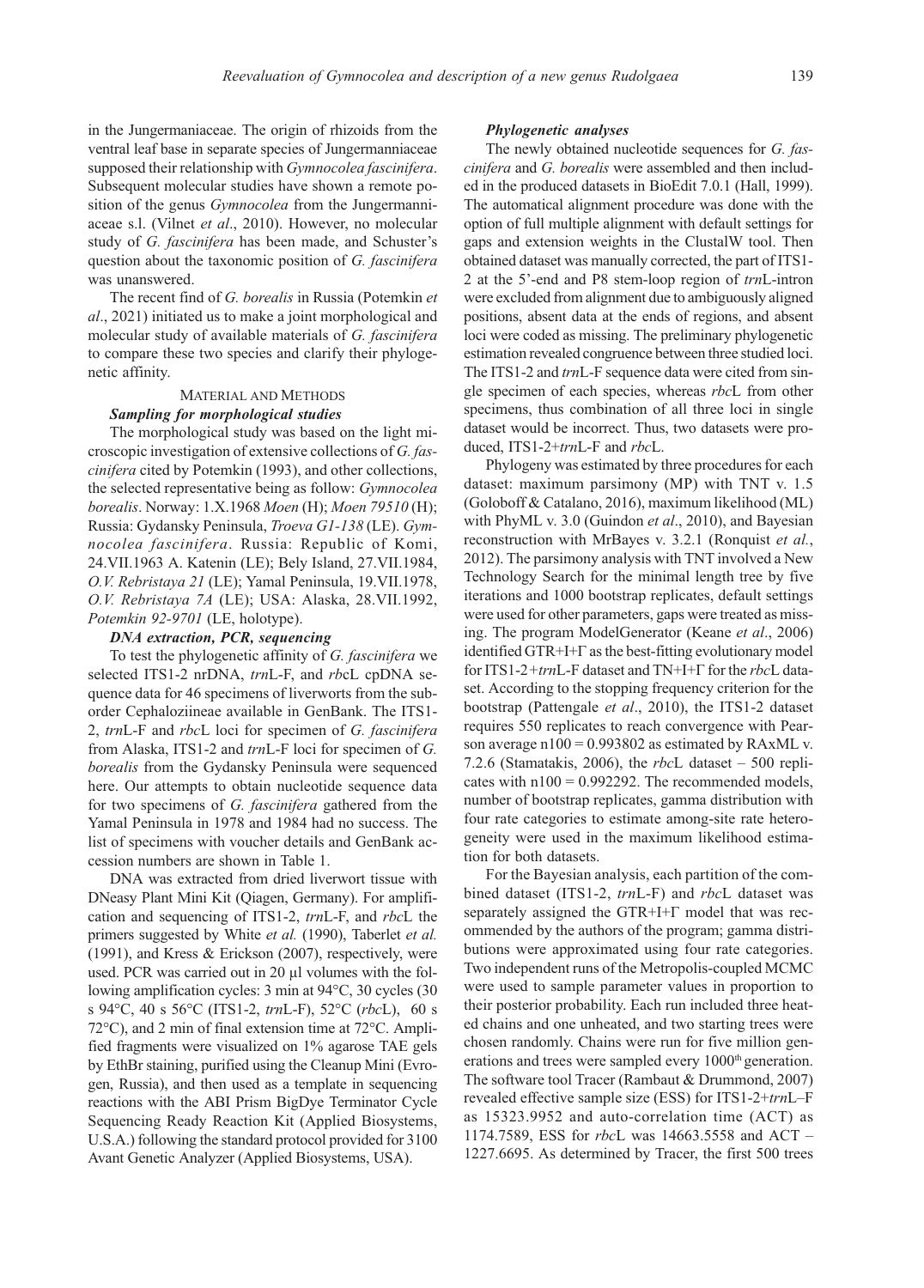|                                                                                                                                                                                                           | ١<br>CDT                         |
|-----------------------------------------------------------------------------------------------------------------------------------------------------------------------------------------------------------|----------------------------------|
|                                                                                                                                                                                                           | $m$ tm $\Gamma$<br>$\frac{1}{2}$ |
| $\sim$ $\sim$ $\sim$ $\sim$ $\sim$ $\sim$ $\sim$<br>i<br>ה דדרמיית ה<br>.<br>c<br>$\ddotsc$<br>coso estado por a<br>$\cdots$ $\left( \frac{1}{2}an\beta\right)$<br>notion w<br>i<br>ì<br>ŧ<br>¢<br>l<br>Ì | $\pi$ ITS1-2                     |
| i<br>l                                                                                                                                                                                                    | l                                |

| Table 1. The list of species, included in phylogenetic estimation                                                                                                                  | with GenBank accession number; accessions in bold were sequenced newly for this study                                                                                                                                                                                                                                                      |                                  |                                  |                      |
|------------------------------------------------------------------------------------------------------------------------------------------------------------------------------------|--------------------------------------------------------------------------------------------------------------------------------------------------------------------------------------------------------------------------------------------------------------------------------------------------------------------------------------------|----------------------------------|----------------------------------|----------------------|
| Adelanthus lindenbergianus (Lehm.) Mitt.<br>Taxon                                                                                                                                  | Specimen voucher<br>Chile, Holz, 25 (GOET)                                                                                                                                                                                                                                                                                                 | GQ899969<br>nr ITS1-2            | GQ900177<br>cp trnL-F            | $c$ p rbc $L$        |
| Anastrepta orcadensis (Hook.) Schiffn.                                                                                                                                             | Russia, Buryatiya Rep., N. Konstantinova, 59-1-01 (KPABG)<br>Argentina, Drehwald, 970083 (NY)                                                                                                                                                                                                                                              | DQ875126                         | DQ875088                         | KF852342             |
| Barbilophozia barbata (Schmidel ex Schreb.) Loeske<br>Anastrophyllum assimile (Mitt.) Steph.                                                                                       | Netherlands, N. Konstantinova, 3b-5-99 (KPABG)<br>USA, N. Konstantinova, A 137-18-95 (KPABG)<br>China, Yunnan, D. Long, 34711 (E)                                                                                                                                                                                                          | EU791776<br>EU791779             | EU791676<br>EU791664             | KF852268             |
| Crossocalyx hellerianus (Nees ex Lindenb.) Meyl.<br>Cylindrocolea recurvifolia (Steph.) Inoue<br>Chandonanthus sp.                                                                 | Russia, Kareliya Rep., V. Bakalin, 06.08.1997 (KPABG)<br>Japan, Bryophytes of Asia, #344 (KPABG)<br>Bulgaria, Hentschel Bryo 0753 (GOET)<br>China, He-Nygren, 492                                                                                                                                                                          | EU791788                         | AY463554<br>AY327780<br>JX630061 | DQ312477             |
| Gymnocolea inflata (Huds.) Dumort.                                                                                                                                                 | Nórway, Svalbard, N. Konstantinova, 118-1-04 (KPABG), 1<br>Russia: Nizhegorodskaya Prov., Konstantinova, 129-2a-03 (KPABG), 2<br>Japan, T. Yamaguchi (F)                                                                                                                                                                                   | GQ220783<br>EU791787             | GQ220785<br>EU791661             | KF852306<br>KF852297 |
| Gymnomitrion commutatum (Limpr.) Schiffn.                                                                                                                                          | Russia, Sakhalin Prov., Kuril Isl., Iturup I., V. Bakalin, K-58-30-05, 110149 (VBGI)<br>China, Yuman, D. Long, 34684 (DUKE)<br>Myanmar, D. Long, 34854 (DUKE)<br>United Kingdom, A. Cailliau et al., 3                                                                                                                                     | EU791827                         | EU791706                         | KF943624<br>JX305549 |
| Hattoria yakushimensis (Horik.) R.M.Schust.<br>Isopaches bicrenatus (Schmidel ex Hoffm.) H.Buch<br>Hamatostrepta concinna Váňa & D.G.Long.                                         | Russia, Yakutiya Rep., V. Bakalin, 18.VII.2000 (KPABG)<br>Japan, T. Katagiri, 4281 (NICH)                                                                                                                                                                                                                                                  | EU791797                         | AY327788<br>LC376049             | KF852407<br>LC376047 |
| Lophoziopsis excisa (Dicks.) Konstant. & Vilnet                                                                                                                                    | USA, Vermonť, B. Shaw, 6970 (DUKE)<br>Norway, Svalbard, N.A. Konstantinova, K-21-2-05 (KPABG)                                                                                                                                                                                                                                              | DQ875093                         | DQ875058                         | KF852384<br>KF852273 |
| Neoorthocaulis attenuatus (Mart.) L.Söderstr., De Roo & Hedd.                                                                                                                      | United Kingdom, Scotland, D. Long, 35611 (E)<br>Russia, Sakhalinskaya Prov., Harpel, Cherdantseva, 105728 (KPABG)<br>Poland, Strebel, 226 (GOET)                                                                                                                                                                                           | EU727538                         | EU722343                         | KC184733             |
| Neoorthocaulis floerkei (F. Weber & D.Mohr)                                                                                                                                        |                                                                                                                                                                                                                                                                                                                                            |                                  |                                  |                      |
| Nowellia curvifolia (Dicks.) Mitt.<br>L.Söderstr., De Roo & Hedd.                                                                                                                  | Russia, Caucasus, N. Konstantinova, K 123-2-09 (KPABG)<br>Canada, British Columbia, B. Shaw, F699 (DUKE)                                                                                                                                                                                                                                   | JX629890                         | JX62994                          | KF851621             |
| Odontoschisma fluitans (Nees) L.Söderstr. & Váňa                                                                                                                                   | Dominican Republic, San Jose de Ocoa Prov., Schaefer-Verwimp & Verwimp, 26885 (M)<br>Russia, Murmansk Prov., Yu. Mamontov, YuSM-36-2011/1 (KPABG)<br>Germany, Bayern, Schaefer-Verwimp & Verwimp, 16482 (M)                                                                                                                                | JX629915                         | JX630041                         | KX098918             |
| Plicanthus birmensis (Steph.) R.M. Schust.<br>Plicanthus hirtellus (F.Weber) R.M.Schust.                                                                                           | Russia, Primórskiy Kray, V. Bakalin, P-76-5-05 (KPABG)<br>China, Yunnan, D. Long, 34407 (E)                                                                                                                                                                                                                                                | EU791791                         | EU791668                         | KX098927<br>KF851524 |
| Pseudolophozia sudetica (Nees ex Huebener) Konstant. & Vilnet<br>Rudolgaea borealis (Frisvoll & Moen) Potemkin & Vilnet                                                            | Russia, Gydansky Peninsula, E.I. Troeva, G1-138 (LE), 1<br>Czech Republic, B. Shaw, 12991 (DUKE)                                                                                                                                                                                                                                           | MZ343174                         | MZ353627                         | MZ032229<br>KF851655 |
| Rudolgaea fascinifera (Potemkin) Potemkin & Vilnet<br>Scapania undulata (L.) Dumort.                                                                                               | Russia, Murmanskaya Prov., N. Konstantinova, 208-2-02 (KPABG)<br>USA: Alaska, A. Potemkin, 92-9701 (LE)<br>Sweden, A. Cailliau, T. Hallingbaeck, 2                                                                                                                                                                                         | MZ297375<br>EU791751             | MZ298895<br>EU791642             | MZ298896<br>JX305563 |
| Schizophyllopsis sphenoloboides (R.M.Schust.) Váňa & L.Söderstr.<br>Schijakovianthus quadrilobus (Lindb.) Konstant. & Vilnet<br>Schljakovia kunzeana (Huebener) Konstant. & Vilnet | Russia, Murmanskaya Prov., N. Konstantinova, 181-02 (KPABG)<br>Russia, Tuva Rep., T. Otnyukova, V. Bakalin, 100805 (KPABG)<br>USA: Alyaska, B. Shaw, F982b/8 (DUKE)<br>Norway, Svalbard, N. Konstantinova, K 68-1-06 (KPABG)<br>Italy, Schaefer-Verwimp and Verwimp, 27551 (GOET)<br>Norway, Svalbard, N. Konstantinova, K 50-3-06 (KPABG) | EU791786<br>EU727544<br>EU791777 | EU722349<br>EU791666<br>EU791662 | KC184758             |
| Syzygiella autumnalis (DC.) K.Feldberg, Váňa, Hentschel & Heimrichs<br>Sphenolobus minutus (Schreb. ex D.Crantz) Berggr.<br>Sphenolobus saxicola (Schrad.) Steph.                  | Russia, Buryatiya Rep., N. Konstantinova, 103-1-01 (KPABG)<br>Czech Republic, N. Bohemia, B. Buryova, 26.9.1995 (DUKE)                                                                                                                                                                                                                     | EU791789<br>EU791845             | EU791667<br>EU791721             | KF852393<br>KF851620 |
| Tetralophozia filiformis (Steph.) Urmi                                                                                                                                             | Russia, Buryatiya Rep., N. Konstantinova, 13-24-01 (KPABG)<br>USA, Vermont, B. Shaw, 6969 (SIU)                                                                                                                                                                                                                                            | EU791792                         | EU791669                         | KF852382             |
| Vietnamiella epiphytica Bakalin & Vilnet                                                                                                                                           | China, Yuman, B. Shaw, 5790 (DUKE)<br>Vietnam, Lao Cai Prov., V. Bakalin, V-9-7-17 (VBGI, KPABG), 1                                                                                                                                                                                                                                        | MK277316                         | MK290984                         | MK290986<br>KF852352 |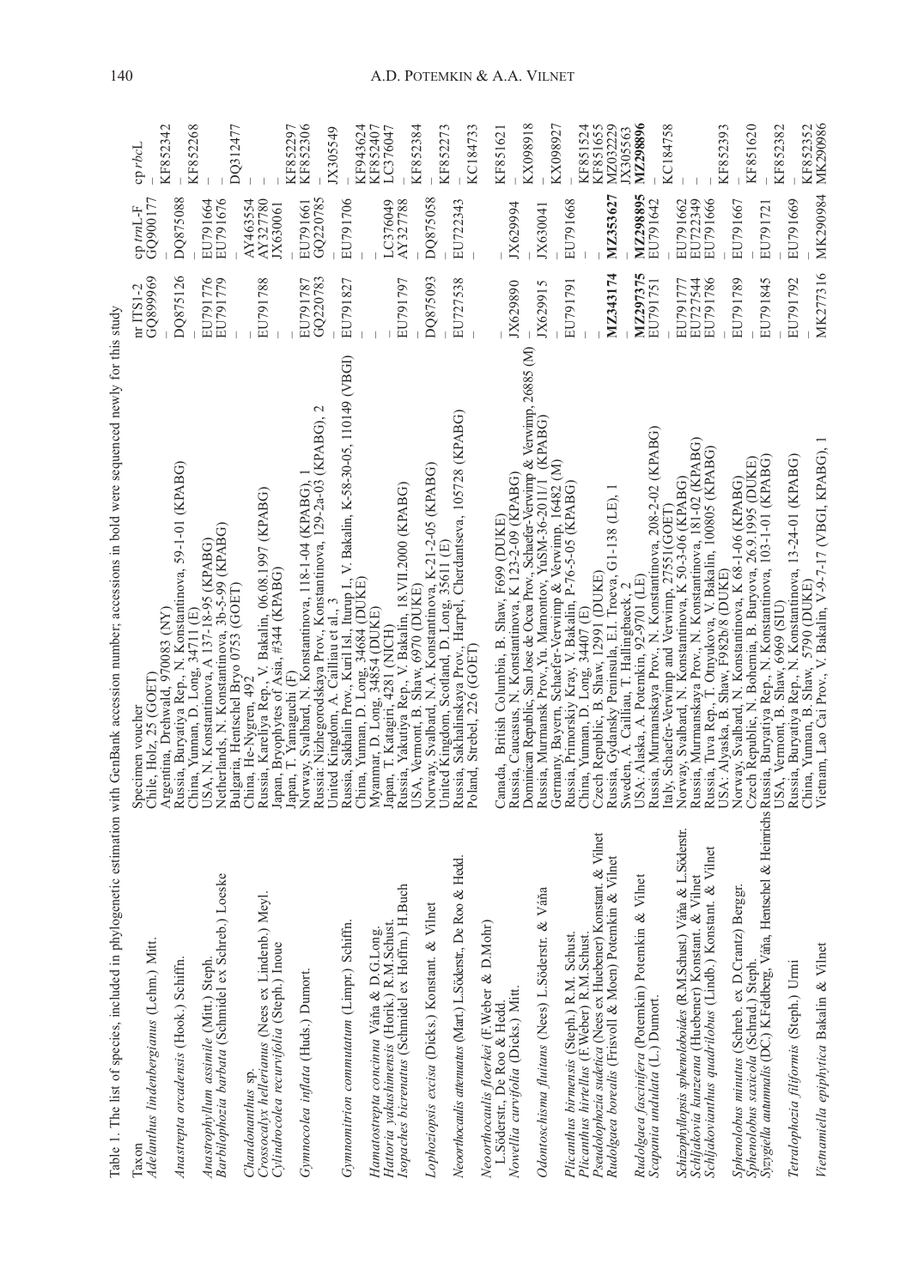

in each run were discarded as burnin, thereafter 9000 trees were sampled from both runs for each dataset. The average standard deviation of split frequencies between two runs for ITS1-2+trnL–F was 0.004813, for rbcL 0.003465. Bayesian posterior probabilities were calculated from trees sampled after burn-in.

The infrageneric variability of ITS1-2, trnL-F, and rbcL for the family Anastrophyllaceae were calculated as the average pairwise  $p$ -distances in Mega 5.1 (Tamura et al., 2011) using the pairwise deletion option for counting gaps.

# **RESULTS**

## Molecular results

For Gymnomitrion fascinifera ITS1-2, trnL-F, and rbcL nucleotide sequences were newly obtained, for G.

borealis ITS1-2 and trnL-F (Table 1). The combined ITS1-2+trnL-F alignment for 27 specimens consists of 1373 sites, among them, 977 sites belong to ITS1-2 and 396 sites to trnL-F. The number of conservative positions in ITS1-2 and trnL-F is 461 (47.18%) and 235 (59.34%), respectively, the number of variable positions is 352 (36.03%) and 132 (33.33%), and the number of parsimony-informative positions is 192 (19.65%) and 67 (16.91%). In the rbcL alignment of 26 specimens with 1120 positions, there are 828 (73.93%) conservative sites, 262 (23.39%) variable sites, and 142 (12.67%) parsimony informative positions.

The MP analysis with TNT yielded 5 equally parsimonious trees with a length of  $1715$  steps, with CI = 0.617857 and RI = 0.436842 for the ITS1-2+trnL-F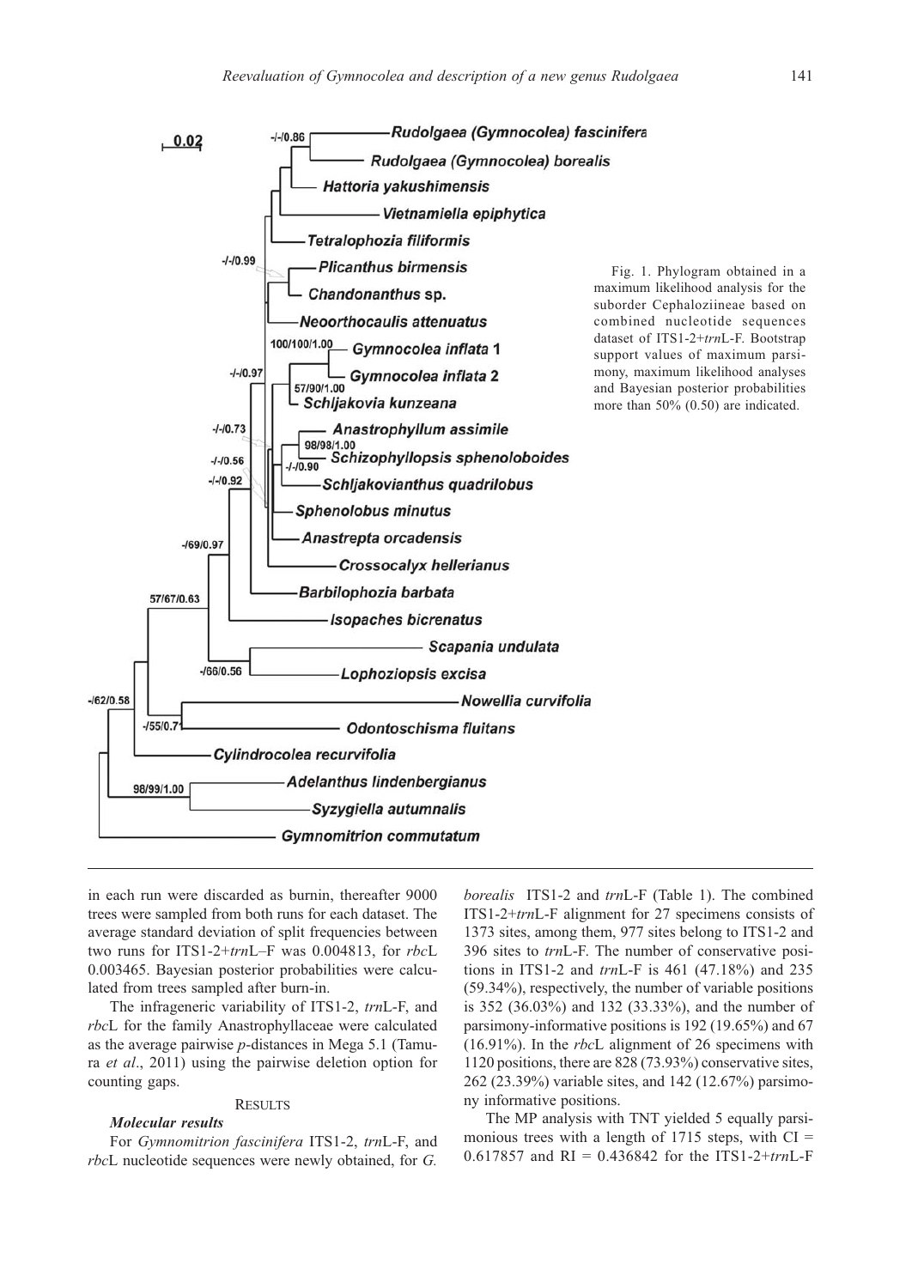

dataset. The MP calculations for rbcL resulted in 7 equally parsimonious trees with a length of  $567$  steps, with CI =  $0.557407$  and RI = 0.449309. The ML criterion recovered a tree with a Log likelihood -7221.21 for ITS1- 2+trnL-F and -4422.13 for rbcL. Arithmetic means of Log likelihoods in Bayesian analysis for each sampling run were -6968.49 and -6969.90 for ITS1-2+trnL-F and -4181.88 and -4182.04 for the rbcL dataset.

The tree topologies achieved in all estimations from both datasets became highly congruent with each other. In Fig. 1 the tree topology from ML analysis of ITS1- 2+trnL-F is presented with ML and MP bootstrap support values (BS) and Bayesian posterior probabilities (PP) for each node. In Fig. 2 the ML tree for the rbcL dataset with BS from MP and ML calculations and PP from BA was provided. The backbone affinity within family Anastrophyllaceae is poorly supported in both calculations but similar with relations published in Bakalin et al. (2020). Gymnocolea fascinifera and G. borealis composed a clade in both trees: with 0.86 PP in ITS1-2+trnL and 0.96 PP in rbcL. In other estimation relation of both species has not got bootstrap support. The closest relatives to them

appear to be recently described Vietnamiella epiphytica from Sino-Himalaya and Hattoria yakushimensis from Japan. The two specimens from remote localities of the type species of the genus  $Gymnocolea - G. inflata - are$ placed in a clade separated from  $G$ . fascinifera +  $G$ . borealis by several phyla with other genera.

The infraspecific p-distances calculation was provided for species G. borealis based on rbcL and G. inflata for ITS1-2, trnL-F and rbcL. The variability of rbcL between two samples of G. borealis from Sweden and the Gydansky Peninsula is 0.6%, the variability among specimens of G. inflata from Svalbard and the Nizhny Novgorod Region is 2.1% in ITS1-2 and 0.9% in trnL-F, between specimens from Svalbard and the United Kingdom is 0.4% by rbcL (data not shown). The multiplied samples of G. borealis and G. inflata were grouped and p-distances were calculated for the family Anasrophyllaceae (Tables 2a, b). The specimens of G. fascinifera and G. borealis are distinct from each other in the same range (5.3% in ITS1-2, 5.5% in trnL-F, 3.1% in rbcL or 5.3/5.5/3.1) as they both differ from G. inflata (4.4-5.2/ 6.6-7.8/3.5-4.4%). Taking into account position on phy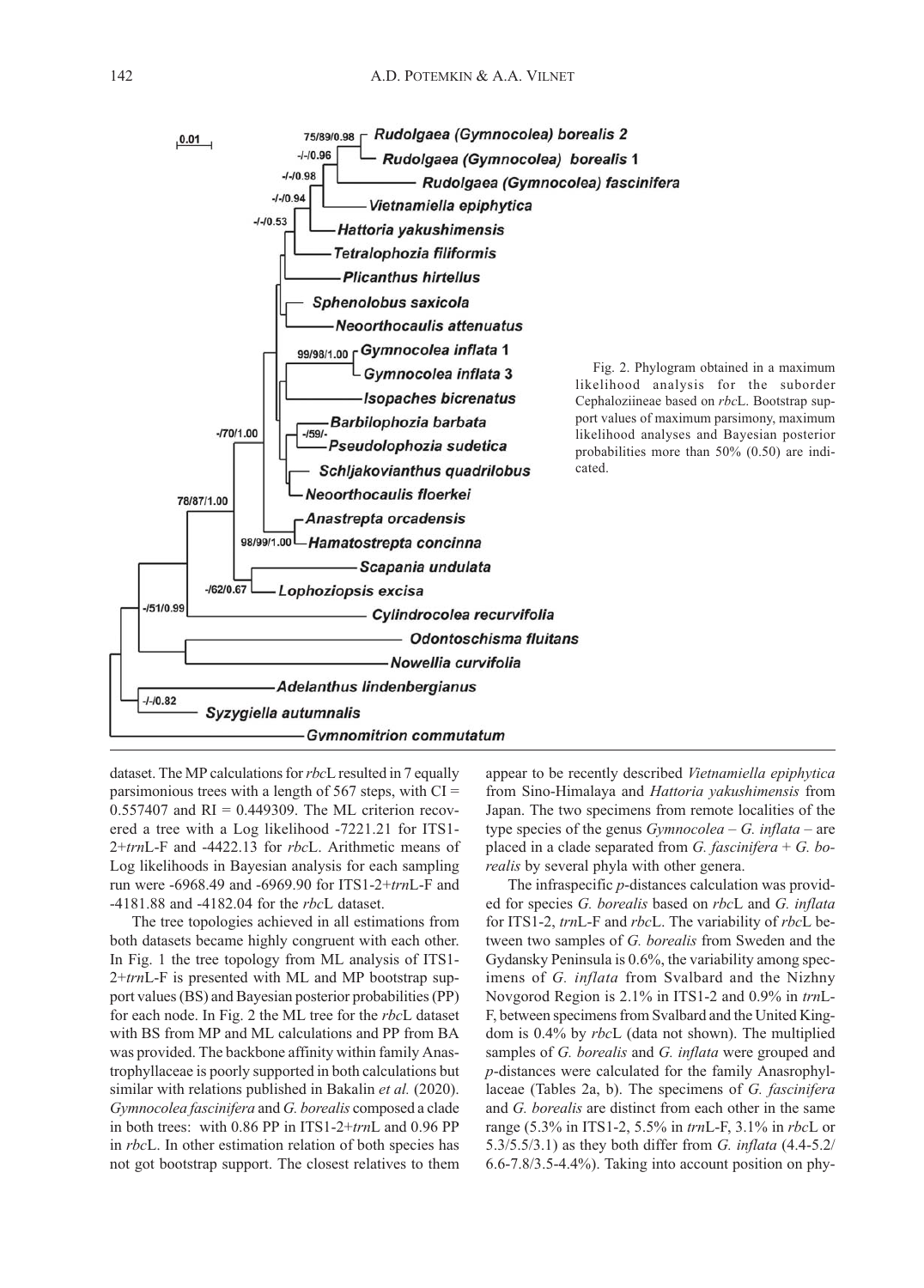Table 2. The value of p-distances between genera of family Anastrophyllaceae: a) based on ITS1-2 and trnL-F, b) based on rbcL. p-distances between genera of family Anastrophyllaceae: a) based on ITS1-2 and trnL-F, b) based on rbcL. Table 2. The value of a)

| Species                            | p-distances ITS1-2/trnL-F, %                                |                                       |                                                                                 |                 |           |                 |               |    |    |                 |
|------------------------------------|-------------------------------------------------------------|---------------------------------------|---------------------------------------------------------------------------------|-----------------|-----------|-----------------|---------------|----|----|-----------------|
|                                    | $\sim$                                                      | $\overline{C}$<br>$\epsilon$<br>5     | $\circ$<br>$\infty$                                                             | $\frac{10}{2}$  | $11 \t12$ | $\overline{13}$ | $\frac{4}{1}$ | 15 | 16 | $\overline{17}$ |
| Rudolgaea (Gynnocolea) fascinifera |                                                             |                                       |                                                                                 |                 |           |                 |               |    |    |                 |
| Rudolgaea (Gymnocolea) borealis    | 5.3/5.5                                                     |                                       |                                                                                 |                 |           |                 |               |    |    |                 |
| Hattoria yakushimensis             | $-13.6$<br>/5.8                                             |                                       |                                                                                 |                 |           |                 |               |    |    |                 |
| Tetnamiella epiphytica             | $10.1/3.3 - 2.8$<br>7.7/5.8                                 |                                       |                                                                                 |                 |           |                 |               |    |    |                 |
| Tetralophozia filiformis           | $6.6/3.6 - 2.2$<br>5.3/5.6                                  | 7.7/1.9                               |                                                                                 |                 |           |                 |               |    |    |                 |
| Plicanthus birmensis               | $6.5/4.7 - 4.2$<br>6.2/5.3                                  | 4.3/2.8<br>8.6/3.0                    |                                                                                 |                 |           |                 |               |    |    |                 |
| Chandonanthus sp.                  | $-13.2$<br>$-3.8$<br>$-5.0$                                 | $-1.8$<br>$-2.9$<br>$-2.6$            |                                                                                 |                 |           |                 |               |    |    |                 |
| Neoorthocaulis attenuatus          | $6.4/5.0 - 4.4.4$                                           | 3.9/3.6 -/3.2<br>3.6/3.0<br>8.2/3.3   |                                                                                 |                 |           |                 |               |    |    |                 |
| Gymnocolea inflata                 | $6.2/6.6 - 76.9$<br>5.0/6.7<br>4.4/7.8                      | 4.3/6.4 4.6/7.4 -/7.7<br>7.6/6.5      | 3.5/7.4                                                                         |                 |           |                 |               |    |    |                 |
| 0 Schljakovia kunzeana             | $5.8/4.7 - 73.6$<br>$4.1/6.4$ $\cdot$                       | $-12.9$<br>7.9/3.0 4.0/2.2 4.4/3.3    | 3.3/3.0 1.5/6.5                                                                 |                 |           |                 |               |    |    |                 |
| Anastrophyllum assimile            | $6.7/5.8 - 5.0$                                             | $-14.7$<br>8.2/4.4 4.9/3.6 4.6/5.0    | 4.3/4.7                                                                         | 4.0/7.9 4.0/2.8 |           |                 |               |    |    |                 |
| 12 Schizophyllopsis sphenoloboides | 7.0/6.1 -/5.3<br>$6.2/6.7$<br>5.0/7.5<br>5.9/7.5<br>5.0/6.1 | $-5.0$<br>4.9/5.3<br>8.1/4.7 4.4/3.9  | 3.7/5.0 4.0/8.2 3.9/3.0 3.2/1.4                                                 |                 |           |                 |               |    |    |                 |
| 13 Schljakovianthus quadrilobus    | $6.4/5.5 - 4.4.4$                                           | $4.6/5.0 - 4.4.4$<br>8.4/4.4 4.3/2.8  | 3.2/4.7 3.9/8.1 3.9/2.8 4.2/3.6 3.6/3.9                                         |                 |           |                 |               |    |    |                 |
| 14 Sphenolobus minutus             | 5.5/4.5 -/3.2                                               | 7.5/3.5 3.6/2.2 4.1/3.5 -/2.9         | 2.9/2.9 3.1/7.7 2.8/1.3 3.8/3.2 3.5/3.5 3.2/2.6                                 |                 |           |                 |               |    |    |                 |
| 15 Anastrepta orcadensis           | $5.7/5.3 - 15.3$<br>1.1/6.9                                 | $7.3/4.2$ 3.3/3.3 3.9/4.4 $-$ /4.1    | 2.7/4.2 2.7/7.5 2.5/2.8 3.5/3.3 3.5/3.6 3.2/4.2 2.1/3.2                         |                 |           |                 |               |    |    |                 |
| 16 Crossocalyx hellerianus         | 7.0/8.6 -/7.5<br>6.4/9.6                                    | $9.1/8.2$ 4.8/7.1 5.2/7.9 -/7.5       | 4.0/7.5 4.7/10.64.4/5.7 5.4/7.5 5.1/7.5 4.2/6.4 3.8/5.7 3.3/7.9                 |                 |           |                 |               |    |    |                 |
| 17 Barbilophozia barbata           | 7.3/3.9 -/3.9<br>6.5/5.3                                    | $-73.8$<br>4.7/3.3<br>8.2/3.3 5.0/2.8 | $4.4/4.2$ 4.6/5.7 4.5/3.3 4.5/.9 4.4/4.7 4.4/5.0 4.4/3.8 4.1/4.4 5.7/6.8        |                 |           |                 |               |    |    |                 |
| 18 Isopaches bicrenatus            | $10.8/3.9 - 73.9$<br>5.8/5.6                                | 11.8/3.98.3/3.6 9.1/4.6 -/3.9         | 8.2/4.9 8.9/7.7 8.7/3.6 9.2/4.9 9.0/5.6 8.7/4.3 8.4/3.7 8.1/4.9 8.8/6.0 9.2/3.3 |                 |           |                 |               |    |    |                 |
|                                    |                                                             |                                       |                                                                                 |                 |           |                 |               |    |    |                 |

| × |
|---|
|   |

Species

 $\overline{\phantom{0}}$ 

 $\sim$ 

 $\tilde{3}$ 

 $\overline{4}$ 

 $\sigma$ 

 $\circ$ 

 $\overline{7}$ 

 $\infty$ 

9

3.1 2.4 3.2 2.4 3.1 1.8 2.2 2.2 2.4<br>2.9 3.6 3.6 3.1 3.4 3.0 3.1 3.4 3.6 3.1  $\overline{13}$  1 2 3 4 5 6 7 8 9 10 11 12 13 14 Isopaches bicrenatus 4.1 2.9 3.7 2.9 3.6 3.6 3.1 3.4 3.0 3.1 3.4 3.6 3.1 $\overline{2}$ 13 Barbilophozia barbata 4.3 2.9 2.2 3.1 2.4 3.2 2.4 3.1 1.8 2.2 2.2 2.4  $2.8\ 2.4\ 2.6\ 2.7\ 3.6\ 1.8\ 1.7\\ 3.1\ 2.6\ 2.8\ 3.0\ 3.8\ 1.9\ 2.0\ 0.6$  $\equiv$ 12 Hamatostrepta concinna 4.1 2.7 2.7 3.1 2.6 2.8 3.0 3.8 1.9 2.0 0.6  $\overline{10}$ 11 Anastrepta orcadensis 3.8 2.4 2.5 2.8 2.4 2.6 2.7 3.6 1.8 1.7 2.6 2.0 2.1 1.8 3.1 1.3 10 Sphenolobus saxicola 3.4 1.8 2.1 2.6 2.0 2.1 1.8 3.1 1.3  $\circ$  $2.9$   $2.2$   $2.5$   $1.9$   $2.9$  Schljakovianthus quadrilobus 3.1 1.6 2.3 2.9 2.2 2.5 1.9 2.9  $\infty$ 4.1 3.1 3.4 3.4 Gymnocolea inflata 4.4 3.5 3.0 4.1 3.1 3.4 3.4  $\overline{C}$ 3.6 2.6 1.9<br>3.6 2.1 2.1 2.6<br>4.1 2.5 2.8 2.9 2.3<br>3.8 2.4 2.9 2.9 2.7 2.6 Neoorthocaulis attenuatus 3.8 2.4 2.9 2.9 2.7 2.6  $\epsilon$ 6 Plicanthus hirtellus  $\frac{1}{4.1}$  2.5 2.8 2.9 2.3  $\approx$  5 p-distances rbcL, %  $p$  -distances  $rbc\mathcal{L},$ 5 Tetralophozia filiformis 3.6 2.1 2.1 2.6  $\overline{4}$ 4.4 3.5 3.0 4<br>3.1 1.6 2.3<br>3.4 1.8 2.1 2.5<br>3.8 2.4 2.7 2.7 3 4.3 2.9 2.2<br>4.1 2.9 3.7 Vietnamiella epiphytica 3.6 2.6 1.9  $\tilde{\phantom{a}}$  $3.42.1$  Hattoria yakushimensis 3.4 2.1  $\overline{\mathcal{L}}$  $\overline{a}$  $3.1$  Rudolgaea (Gymnocolea) borealis 3.1 Rudolgaea (Gymnocolea) fascinifera Rudolgaea (Gymnocolea) fascinifera Rudolgaea (Gymnocolea) borealis Schljakovianthus quadrilobus Neoorthocaulis attenuatus 12 Hamatostrepta concinna Hattoria yakushimensis Vietnamiella epiphytica Tetralophozia filiformis 13 Barbilophozia barbata 10 Sphenolobus saxicola 11 Anastrepta orcadensis 14 Isopaches bicrenatus Gymnocolea inflata Plicanthus hirtellus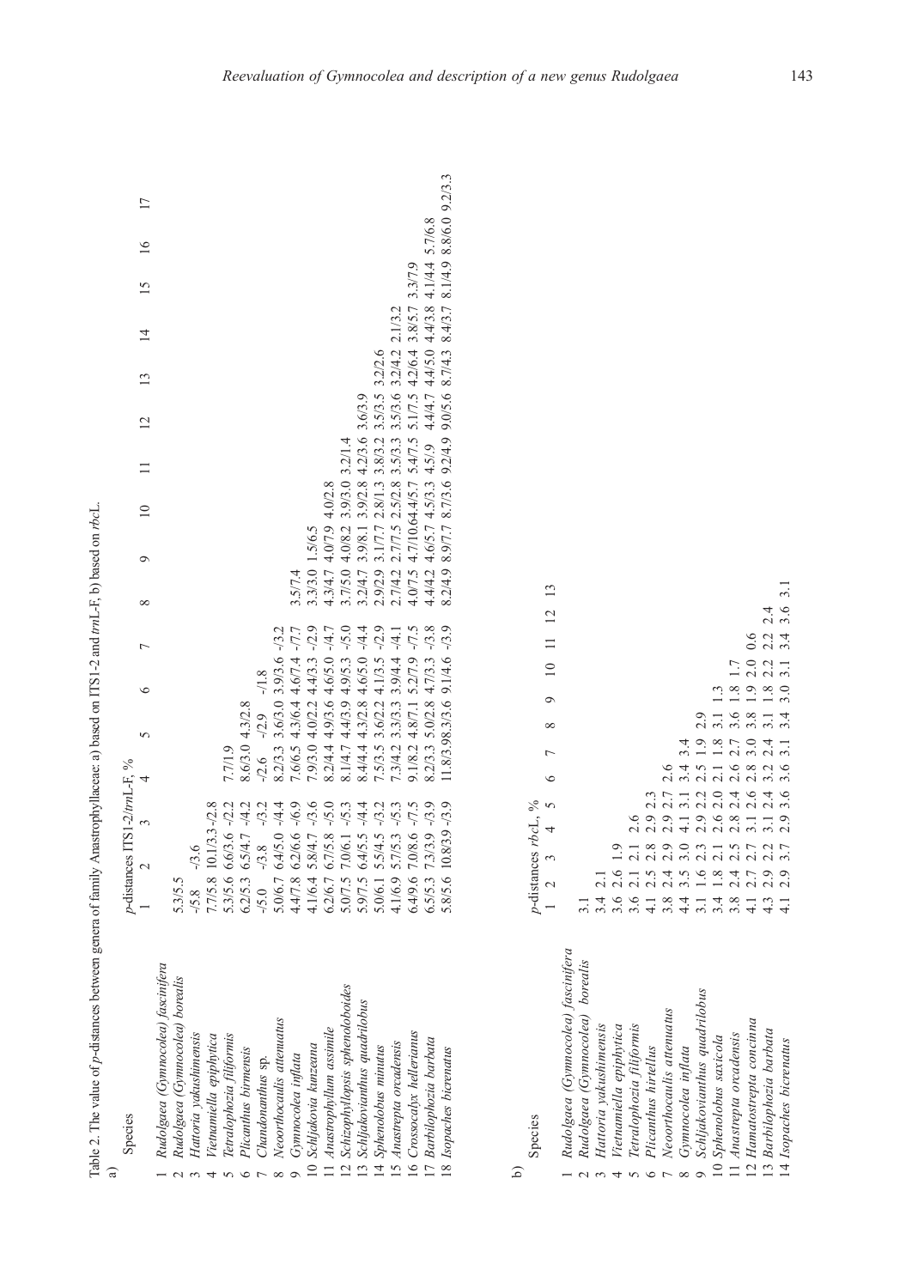

Fig. 3. Rudolgaea fascinifera (Potemkin 92-9701, LE, holotype). A, B: habit of plants. Scales:1 mm.

logenetic trees with supported relation to Hattoria and Vietnamiella only in BA estimation of rbcL data, level of molecular differentiation from Gymnocolea, Hattoria and Vietnamiella and morphological features clearly distingushed them from three cited genera, we suggested G. fascinifera and G. borealis as well-defined species that should be transferred from the genus Gymnocolea to a new genus described here.

#### Rudolgaea Potemkin & Vilnet, gen. nov. Figs. 3–6

**Diagnosis:** Being morpholgically distinct in habit, leaf shape and areolation from the related Hattoria and Vietnamiella it resembles Gymnocolea inflata and Odontoschisma fluitans. It differs from Gymnocolea inflata in the occurrence of some rhizoids or their fascicles from ventral leaf bases, lack of caducous perianths, outer cortical cells of larger shoots mostly  $\pm$  smaller than inner stem cells, often tangentially orientated and occasionally thick-walled. It is distinct from Odontoschisma fluitans in the origin of some rhizoids or their fascicles from ventral leaf bases, distinctly striolate-papillose leaf and stem surface, and terminal furcate branching.

Type: Rudolgaea fascinifera (Potemkin) Potemkin & Vilnet ( $\equiv$  Gymnocolea fascinifera Potemkin).

Etymology. The genus bears the name of Prof. Rudolf Mathias Schuster (Rudy) and his wife, Olga Marguerite Schuster, his permanent companion and assistant for over 60 years, from their marriage in 1943 to her death in 2005.

Rudolgaea fascinifera (Potemkin) Potemkin & Vilnet, comb. nov. Figs. 3–5

Basionym: Gymnocolea fascinifera Potemkin, 1993, Arctoa 2: 76.

Description: Potemkin, 1993.

Illustrations: Potemkin, 1993: Figs 5, 6; this article: Figs. 3–5.

Distribution. Indefinite yet, probably undercollected and overlooked; recorded from the Yamal Peninsula, West Siberian Arctic and the Seward Peninsula, Alaska (Potemkin, 1993), Komi Republic (Potemkin, 2008), Chelyabinsk Region (Ivchenko & Potemkin, 2015), and probably from subarctic Yakutia (Sofronova et al., 2015).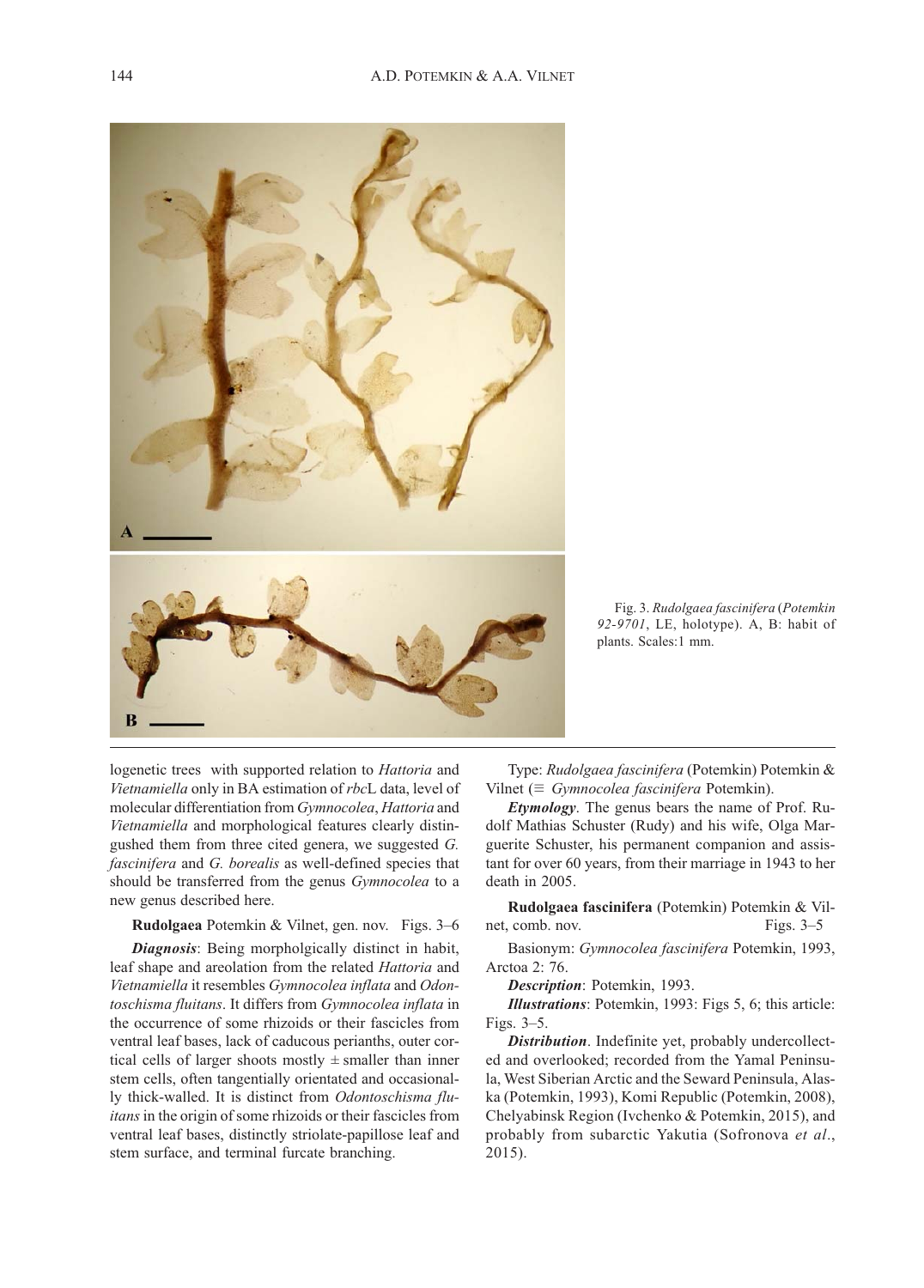

Fig. 4. Rudolgaea fascinifera (Potemkin 92- 9701, LE, holotype).

A–D: leaves; E: dorsal cortical cells; F: basal leaf cells with striolate papillose surface; G: ventral leaf base with rhizoids. Scales: A, B: 160 μm, C, D: 125 μm, E, F: 25 μm, G: 100 μm.

Rudolgaea borealis (Frisvoll & Moen) Potemkin & Vilnet, comb. nov. Fig. 6

Basionym: Lophozia borealis Frisvoll & Moen, 1980, Lindbergia 6: 138. f. 1–3.

Descriptions: Frisvoll & Moen, 1980; Damsholt, 2002, 2013.

Illustrations: Schuster, 1969: Fig. 251: 14–18 as Gymnocolea inflata (illustrated specimen RMS 45791 attributed to G. borealis by Schuster, 1986: 6); Frisvoll & Moen, 1980: Figs. 1–4; Damsholt, 2002: Plate 53, reprinted in Damsholt, 2013: Plate 46; Potemkin et al. (2021): Fig. 1.

Distribution. Arctic and subarctic, probably circumpolar, indefinite yet because of specific habitats.

# KEY TO SPECIES OF RUDOLGAEA AND GYMNOCOLEA

- 1. Pigmented plants blackish brown, sometimes with traces of purple, not lustrous when wet; rhizoids never originate from leaf bases; cortical cells of larger shoots subequal to inner stem cells and orientated largely radially; perianths common, frequently caducous; on acid soil, rocks, in oligotrophic mires, and wet habitats .................................... Gymnocolea inflata s.l.
- Pigmented plants yellow and golden brown, when wet lustrous, or scorched brown and not lustrous; some rhizoids or their fascicles, when present, originate from ventral leaf bases; cortical cells of larger shoots mostly  $\pm$  smaller than inner stem cells and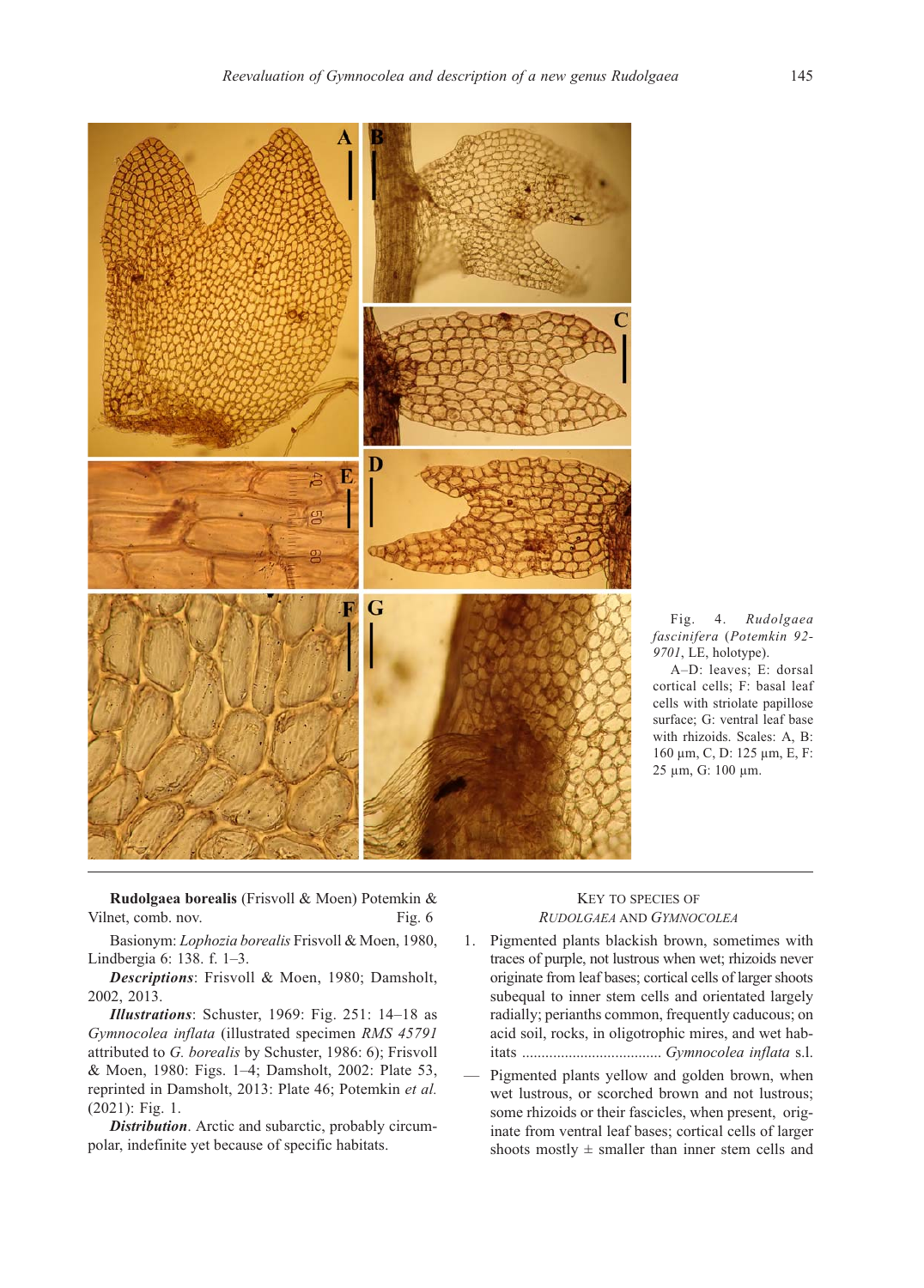

Fig. 5. Rydolgaea fascinifera (Potemkin 92- 9701, LE, holotype). A–C: cells of leaf lobe apex, leaf middle and base, respectively; D–F: stem transverse sections; G: ventral cortical cells of stem. Scales: A–C: 25 μm, D–F: 80 μm, G: 18 μm.

often orientated tangentially in larger stem cross-sections; perianth rare, not caducous; in acid to subneutral wet habitats .............................................. 2

- 2. Pigmented plants yellow and golden brown, when wet lustrous; rhizoids absent, few or  $\pm$  abundant in some shoot sectors, single rhizoids sometimes originate from leaf bases; leaf and stem surfaces remarkably striolate papillose; leaf cells with 1–6(–8) oil bodies; cortical cells  $12-20(-25)$  µm wide; stem  $(7-)9-11$  cells high; in subneutral wet habitats with dense vegetation, in moderately to extremely rich fen vegetation, in carpets to lawns, where the groundwater level in summer lies well below the surface, never in intermediate fens and on hummocks in Scandinavia; in wet hollows of cotton-grass-sedge bog between flat mounds in the Gydansky Peninsula ........................ ................................................. Rudolgaea borealis
- Pigmented plants scorched brown, never lustrous; rhizoids very few or sparse, in more or less distinct fascicles from the ventral leaf base and adjacent part of the stem (leaves detach with rhizoids); leaf and stem surface faintly striolate papillose or smooth; leaf cells with  $(2-)5-12(-16)$  oil bodies; cortical cells broader,  $(20-23-28(-30)$  μm wide or when subisodiametric  $(28-)30-34(-38)$  μm wide; stem  $(5-)6-8(-11)$ cells high; in acid wet habitats, including troughs of polygonal tundras, in Sphagnum tussock bog and bogs with flowing water, in herb-willow, grass-cotton grass and sedge-lichen-moss tundras, often among Drepanocladus s.l. and Sphagnum, with Scapania paludicola var. rotundiloba, Ptilidium ciliare, Pseudolepicolea fryei, Barbilophozia kunzeana, B. binsteadii, Gymnocolea inflata, Odontoschisma elongatum, Blepharostoma, etc. (Potemkin, 1993) ........Rudolgaea fascinifera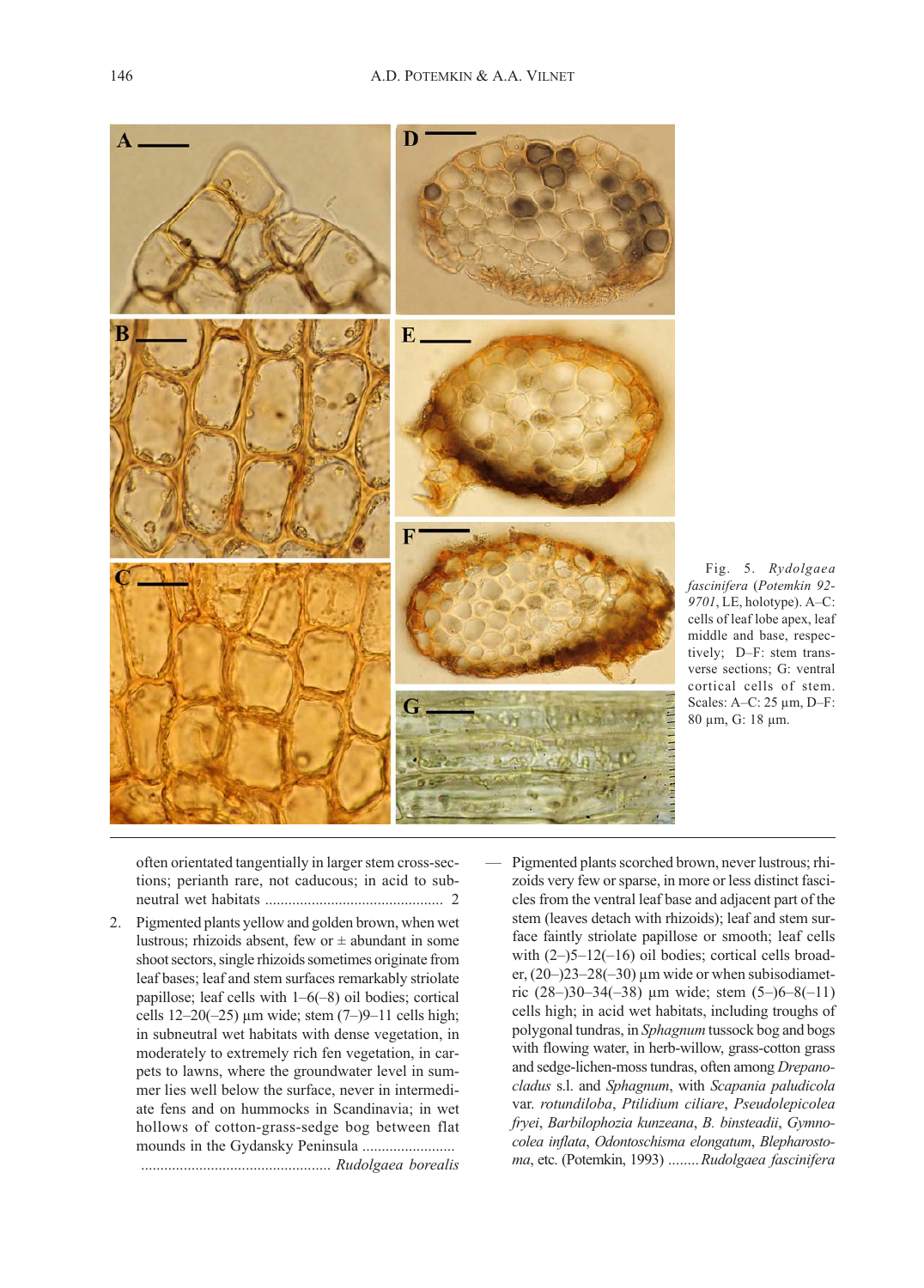

Fig. 6. Rudolgaea borealis (Troeva G1-138, LE). A, B: shoot sectors; C: lobe; D, F: stem transverse sections; E: basal leaf cells. Scale bars: for A, B: 750 μm; C: 18 μm; D, E: 30 μm; F: 19 μm. From Potemkin et al. (2021).

### ACKNOWLEDGMENTS

We are grateful to two anonymous reviewers for their careful reading of the manuscript and valuable comments. The advice of Alexander Sennikov on the correction of the Latin name of the genus is appreciated. The study was carried out within the framework of the institutional research project of Komarov Botanical Institute of the Russian Academy of Sciences 'Flora and taxonomy of algae, lichens and bryophytes in Russia and phytogeographically important regions of the world' (no. 121021600184-6). The work of A.D. Potemkin was partly supported by RFBR project 18-05-60093 "Арктика".

## LITERATURE CITED

- ARANDA, S., S. GRADSTEIN, J. PATIÑO, B. LAENEN, A. DÉSA-MORÉ & A. VANDERPOORTEN. 2014. Phylogeny, classification and species delimitation in the liverwort genus Odontoschisma (Cephaloziaceae). – Taxon  $63(5)$ : 1008–1025.
- BAKALIN, V., A.VILNET & V.S. NGUYEN. 2020. Vietnamiella epi-

phytica – a new genus and species of Anastrophyllaceae (Hepaicae). – The Bryologist 123 (1): 48–63.

- BÁNKI, O., Y. ROSKOV, L. VANDEPITTE, R.E. DEWALT, D. REMS-EN, P. SCHALK, T. ORRELL, M. KEPING, J. MILLER, R. AALBU, R. ADLARD, E. ADRIAENSSENS, C. AEDO, E. AESCHT, N. AKKARI, M.A. ALONSO-ZARAZAGA, B. ALVAREZ, F. ALVAREZ, G. ANDERSON et al. 2021. Catalogue of Life Checklist (Version 2021- 09-21). – Catalogue of Life. https://doi.org/10.48580/d4sv
- BUCH, H.R.V. 1927. Cladopodiella statt Cladopus. Memoranda Societatis pro Fauna et Flora Fennica 1: 89–90.
- CAILLIAU, A, D.G. LONG, M.J. PRICE & M. PERRET. 2013. Phylogeny and systematic position of Mesoptychia (Lindb.) A. Evans. – Plant Systematics and Evolution 299: 1243–1251.
- DAMSHOLT, K. 2002. Illustrated flora of Nordic Liverworts and Hornworts. – Lund, Nord. Bryol. Soc., 837 pp.
- DAMSHOLT, K. 2013. The liverworts of Greenland. Lund, Nord. Bryol. Soc., 626 pp.
- DUMORTIER, B.-C. 1835. Recueil d'observations sur les Jungermanniacées. Fasc. I – Revision des genres. – Tournay : J.-A. Blanquart, 27 pp.